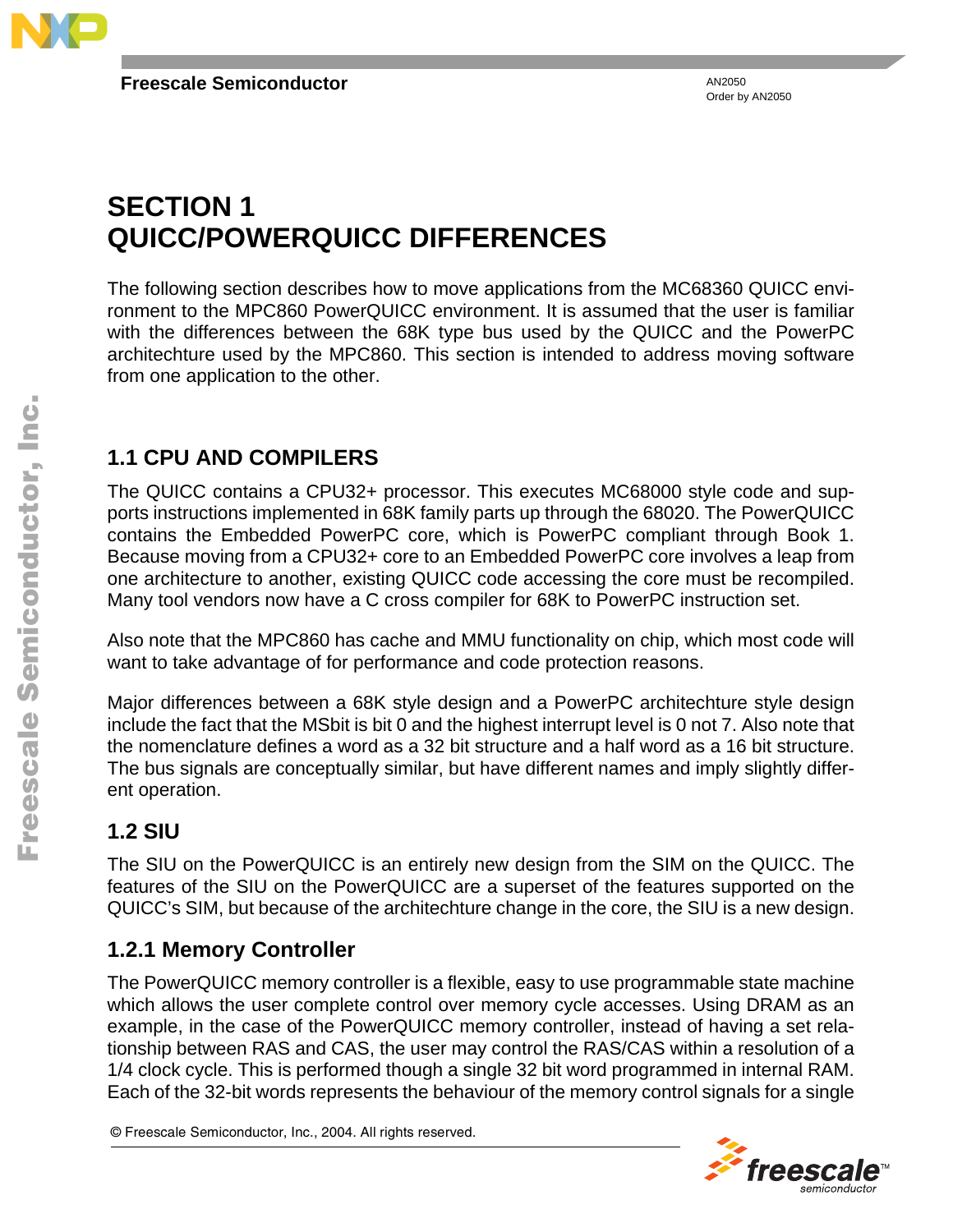

system clock period. Bursts on a 32-bit PowerPC bus are 4 beats or a maximum of 8 clock periods. Any memory change on a board, even in the case of changing symmetric memory out for asymmetric memory may be supported by simply reprogramming the Memory controller of the MPC860. The CS0 line is available at boot so that a glueless interface to EEPROM, SRAM and other memory is still supported. The logic portion entitled the User Programmable Machine supports DRAM and DRAM-type memories and the logic block called the General Purpose Chip Selects Machine supports SRAM, EEPROM and other similar memory types. Along with the UPM and the GPCSM are registers specifying base addreses of memory types and the options for accessing each memory attached to the PowerQUICC in the system.

### **1.2.2 PCMCIA**

The PCMCIA socket controller is completely new from the standpoint of the QUICC. Any code written for the QUICC which will take advantage of thePCMCIA functionality of the PowerQUICC should have a PCMCIA driver added to the existing code.

### **1.2.3 Development Port**

The debug interface is completely redesigned between the QUICC and the PowerQUICC due to the architechture change between the CPU32+ and the 505 PowerPC compliant CPU cores. The MPC860 implements a prefetch queue combined with parallel, out of order, pipelined execution, and most fetch cycles are performed internally (e.g. from the I-cache). These features increase performance between the QUICC and PowerQUICC but require new software to handle program trace operations. The Development Port can operate in two working modes: the trap enable mode and debug mode.

**1.2.3.0.1 Program Trace.** Reconstructing a program trace requires that the program code and some additional information from the MPC860 be available. Reporting on program trace during instruction retirement could significantly complicate debug support, therefore program trace is reported during instruction fetch. Because not all fetched instructions eventually retire (i.e execute normally and are removed from the instruction queue), an indication on canceled instructions is provided to allow the user to reconstruct the actual program flow. When program trace is required, the external hardware should sample the status pins (**VF** & **VFLS**) each clock and also sample the address of all cycles marked with the <inst>Program trace cycle attribute.

**1.2.3.0.2 Watchpoints and Breakpoints.** The MPC860 CPU supports internal watchpoints (watchpoints that are generated inside the core), internal breakpoints (breakpoints that are generated inside the core ), and external breakpoints (breakpoints that are generated outside the core). In general, breakpoints are recognized in the CPU only when the  $MSR_{R1}$  bit is set, which guarantees machine restartability after a breakpoint. In the CPU, as in other RISC processors, saving/restoring machine state on the stack during exception handling is done mostly in software. When the software is in the process of saving/restoring machine state, the  $MSR_{RI}$  bit is cleared and a breakpoint assertion could cause a non-restartable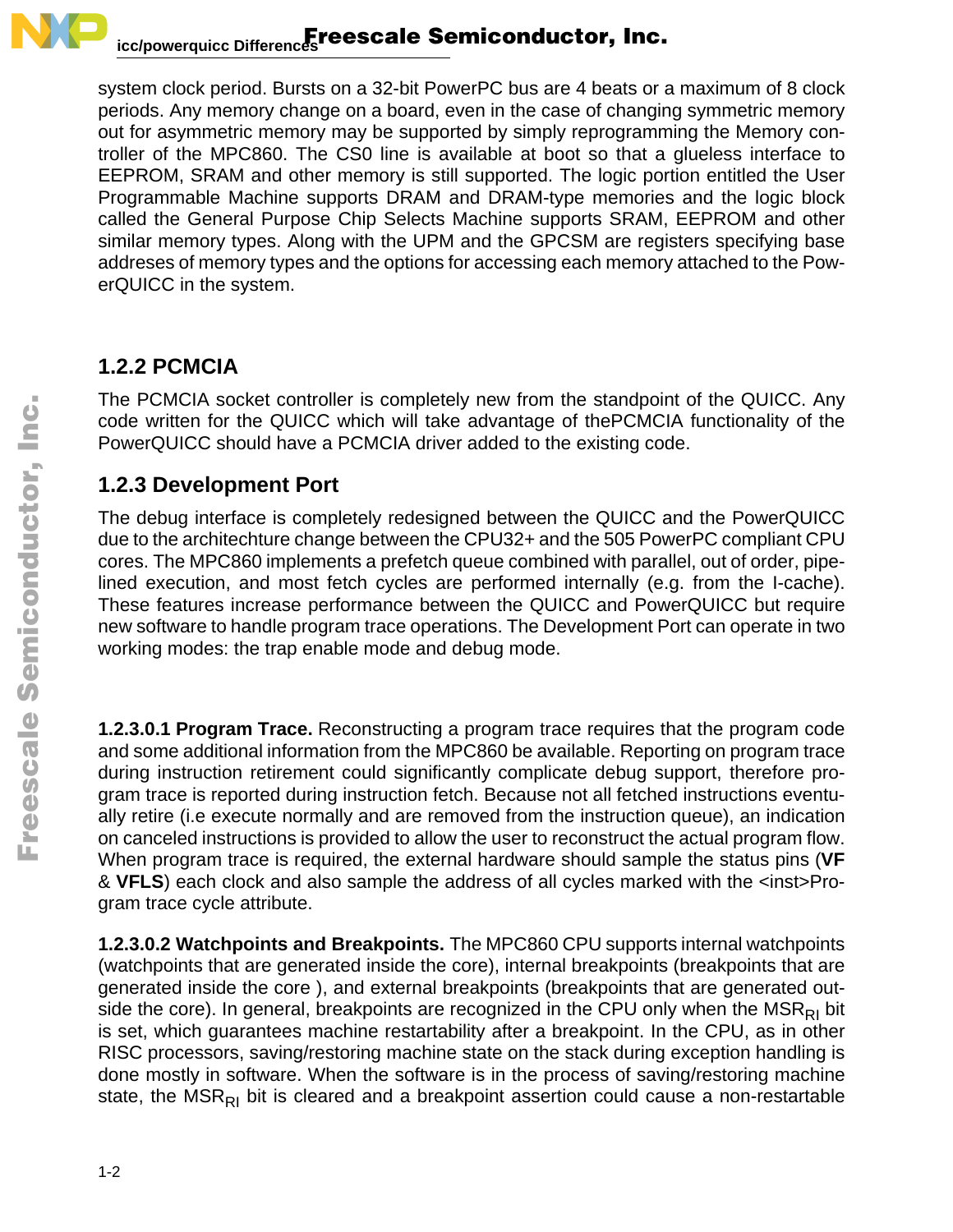

machine state. In the case where it is necessary to enable breakpoints when the  $MSR_{R1}$  bit is clear, both internal breakpoints and an external development system have a nonmaskable mode.

### **1.2.4 Clock Generation**

The MPC860 Clock Module consists of the main crystal oscillator (OSCM), the System PLL (SPLL), the Low Power Divider, the Clock Generator and Driver blocks and Clock Module & System Low Power Control Block. The Clock Module & System Low Power Control Block receives control bits from the System Clock Control Register (SCCR) and the PLL, Low Power and Reset Control Register (PLPRCR).

Like the QUICC, The MODCK1 and MODCK2 pins are used during Power On Reset (POR) to configure the clock source for the SPLL and the Clocks Drivers. Also, the PLL on the MPC860 can multiply the input frequency by any integer between 1 and 4096. The multiplication factor may be changed by changing the value of MF[0:11] bits in PLPRCR.

The General System Clocks (GCLK1C, GCLK2C, GCLK1 and GCLK2) are the basic clock supplied to all modules and sub-modules on the MPC860. The general system clock can be operated at three frequencies as determined by the DFNL value in SCCR.

The General System clock can switch automatically from "low" to "high" frequency whenever one of the following conditions exists:

- There is a pending interrupt from the Interrupt Controller. This option is maskable by the PRQEN bit in SCCR.
- Power Management (POW) bit in the MSR of the PowerPC Core is cleared (normal operation). This option is maskable by the PRQEN bit in SCCR.
- The CPM RISC controller has a pending request or is currently executing a routine (i.e. it is not idle). This option is maskable by the CRQEN bit in SCCR.

When neither of these conditions exists and the CSRC bit in PLPRCR is set, the general system clock switches automatically back to the low frequency.

The following pins are dedicated to the PLL operation in addition to those on the QUICC: VSSYN, VSSSYN1

### **1.3 CPM**

The CPM on the PowerQUICC is nearly identical to that on the QUICC, with the addition of a few features. The CPMs operate at approximately the same throughput when running at identical frequencies, although a 40MHz PowerQUICC will support four SCCs running ethernet where a QUICC will only run up to 33MHz and supports ethernet on three channels. Each subsection of the CPM is discussed below with the relevent changes described in detail.

 $\mathbf{I}$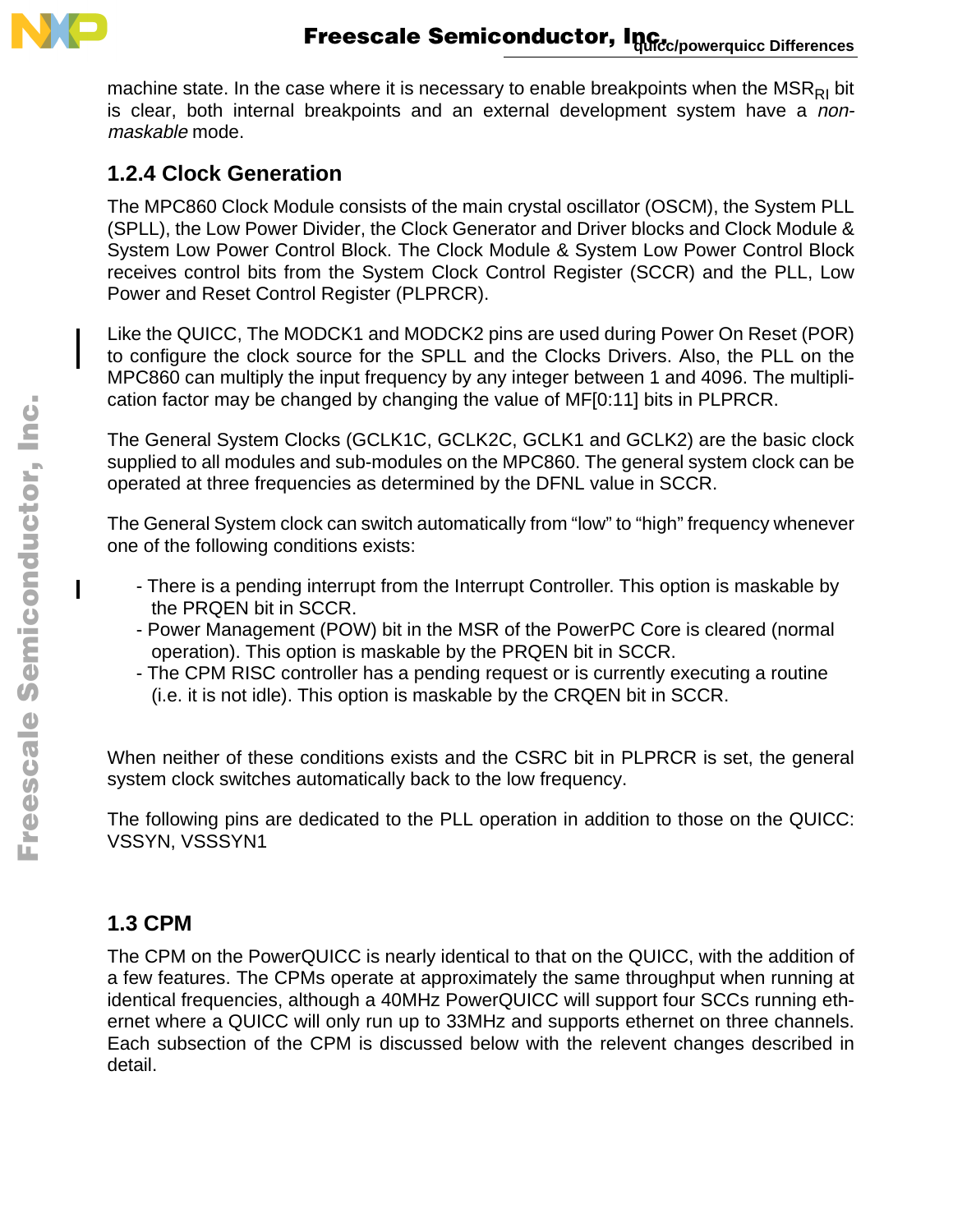## **1.3.1 RISC**

The PowerQUICC CPM is a superset of the QUICC CPM.

**1.3.1.1 MICROCODE.** The RISC on the PowerQUICC and QUICC are nearly identical with respect to microcode packages. The PowerQUICC microcode instruction set is a superset of that for the QUICC so backwards compatiblityis maintained. Note that microcode written for the QUICC must be recompiled before being downloaded to the PowerQUICC. There are a few QUICC microcode packages which have been incorporated into the hardware of the PowerQUICC and these microcode packages need not be downloaded to the Power-QUICC. The following list represents these functions

- Asynchronous HDLC
- Signalling System #7

**1.3.1.2 DSP.** The PowerQUICC provides a basic set of DSP functions in addition to the functions supported on the QUICC. The ROM provides a library of DSP functions based on the Multiply and Accumulator on the CPM which can be combined together to perform various filtering and modulation operations required to support many modem standards including V.32bis and V.34..

## **1.3.2 Serial Management Controllers (SMC)**

The SMCs have not changed between the QUICC and PowerQUICC

## **1.3.3 Time Slot Assigner**

The Time Slot Assigner has not changed between the QUICC and PowerQUICC

## **1.3.4 Serial Direct Memory Access (SDMA)**

Because the SMDA accesses the internal U-bus on the MPC860, the SDMA has added burst capability as well as the ability to burst data in both big and little endian modes.These features are programmed in the receive and transmit function code registers associated with the SCCs, SMCs, SPI and  $I<sup>2</sup>C$ .

On the MPC860, the cache, SIU, and the SDMA may all become internal bus masters. To determine the relative priority of these masters, each is given an arbitration ID. The 12 SDMA channels share the same ID, which is programmed by the user. Therefore, any SDMA channel can arbitrate for the bus against the other internal masters and any external masters that are present.

Once an SDMA channel obtains the system bus, it remains the bus master for one transaction (which maybe a byte, half-word, word, or burst) before relinquishing the bus. In the case of character-oriented protocols, the SDMA writes characters to memory (it does not wait for multiple characters to be received before writing), but the SDMA always reads long words.

The read or write operation may take multiple bus cycles if the memory provides less than a 32-bit port size. For instance, a 32-bit long-word read from a 16-bit memory will take two SDMA bus cycles. The entire operand (4-word burst, 32 bits on reads and 8, 16, or 32 bits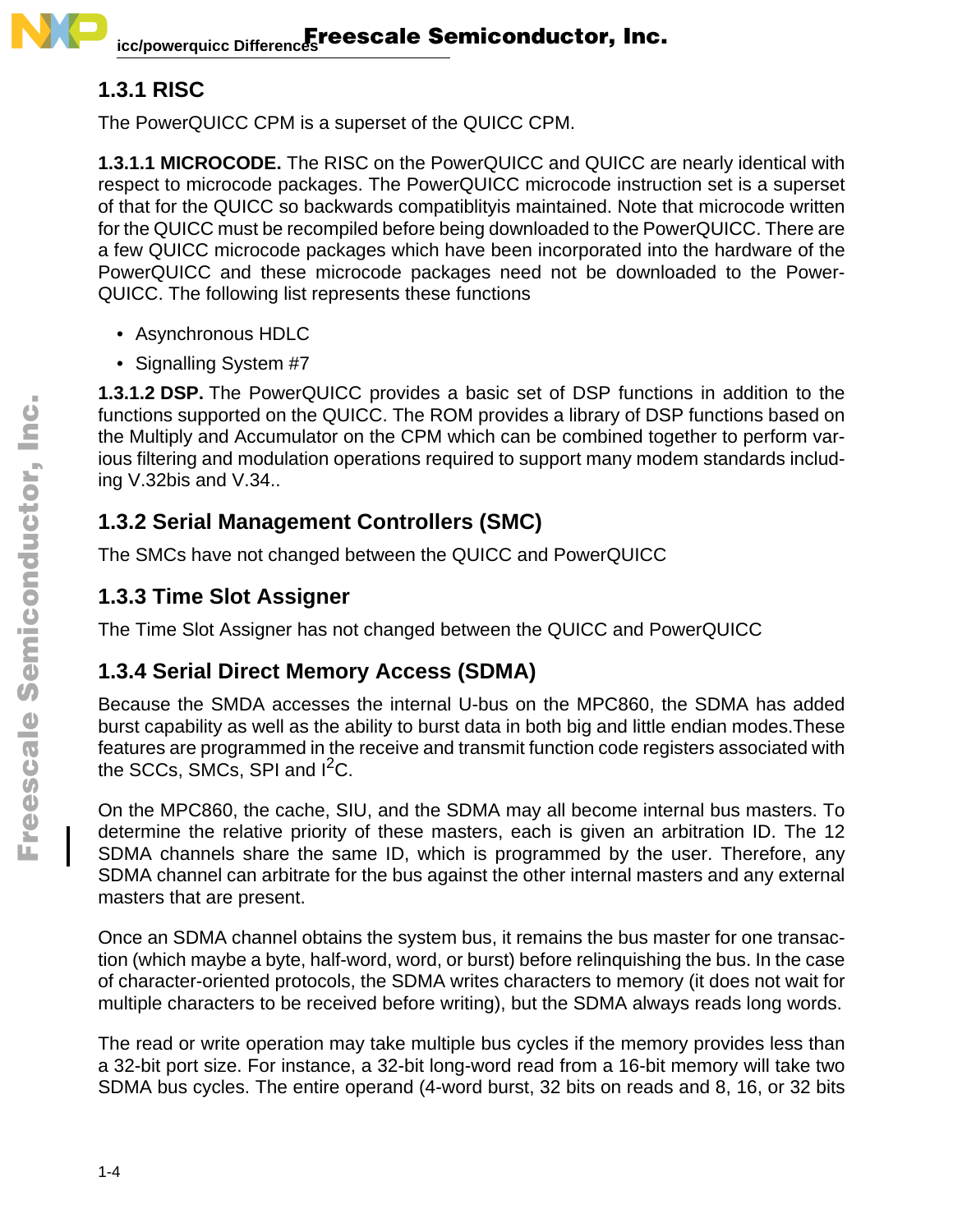

on writes) will be transferred in back-to-back bus cycles before the SDMA relinquishes the bus.

The SDMA can steal cycles with no arbitration overhead when the MPC860 is the bus master.

## **1.3.5 Independent Direct Memory Access (IDMA)**

The MPC860 uses a virtual IDMA rather than a hardware IDMA as in the QUICC. Virtual refers to the fact that the IDMA is implemented via a microcode in ROM on the Power-QUICC. Differences between the QUICC IDMA and the PowerQUICC IDMA relate only to the fact that the PowerQUICC supports both big and little endian modes. Because of this, the IDMA buffer descriptors have an added field specifying the byte ordering of the source and destination operations. The other change relating to the IDMA is the function code for the source operation is within the IDMA buffer descriptor and is no longer in the register memory map as in the QUICC.

Fly-by and double-buffer modes are supported by the virtual IDMA implementation, but note that the RISC microcontroller task scheduling may demonstrate a slight variance in performance. In other words, if the RISC is not performing another task the IDMA operation is faster than that on the QUICC because of the burst capability. However, if the RISC is currently involved in another task and cannot service the IDMA then each IDMA transfer (byte, half-word, word or burst) will not begin until the RISC is free to service it.

## **1.3.6 Timers**

The RISC timers on the MPC860 PowerQUICC are enhanced beyond the functionality provided on the MC68360 QUICC. Each pair of timers may be used to generate a PWM waveform on one of PORT B pins. A maximum of eight channels can be supported. When using this mode of functionality, the first (even numbered) timer is used to control the cycle time of the waveform, the second timer is used to control the duty cycle and the respective Port B pins are configured as a general purpose outputs.

## **1.3.7 Dual Port RAM**

The MPC860 PowerQUICC has 5120 bytes of static RAM configured as dual-port memory used by the CPM on the chip. The dual-port RAM can be accessed by the RISC controller or one of two bus masters: the PowerPC CPU or the SDMA channels.

Within the dual-port RAM the CPM maintains a section of memory called the parameter RAM. This RAM contains many parameters for the operation of the SCCs, SMCs, SPI, I<sup>2</sup>C and the IDMA channels.

## **1.3.8 Parallel I/O Changes**

Due to added functionality in the PowerQUICC, a parallel port was added to the CPM. Some of the pins controlled by Port A and B are now controlled by Port D. The following registers have had bit changes between the QUICC and PowerQUICC and software controlling the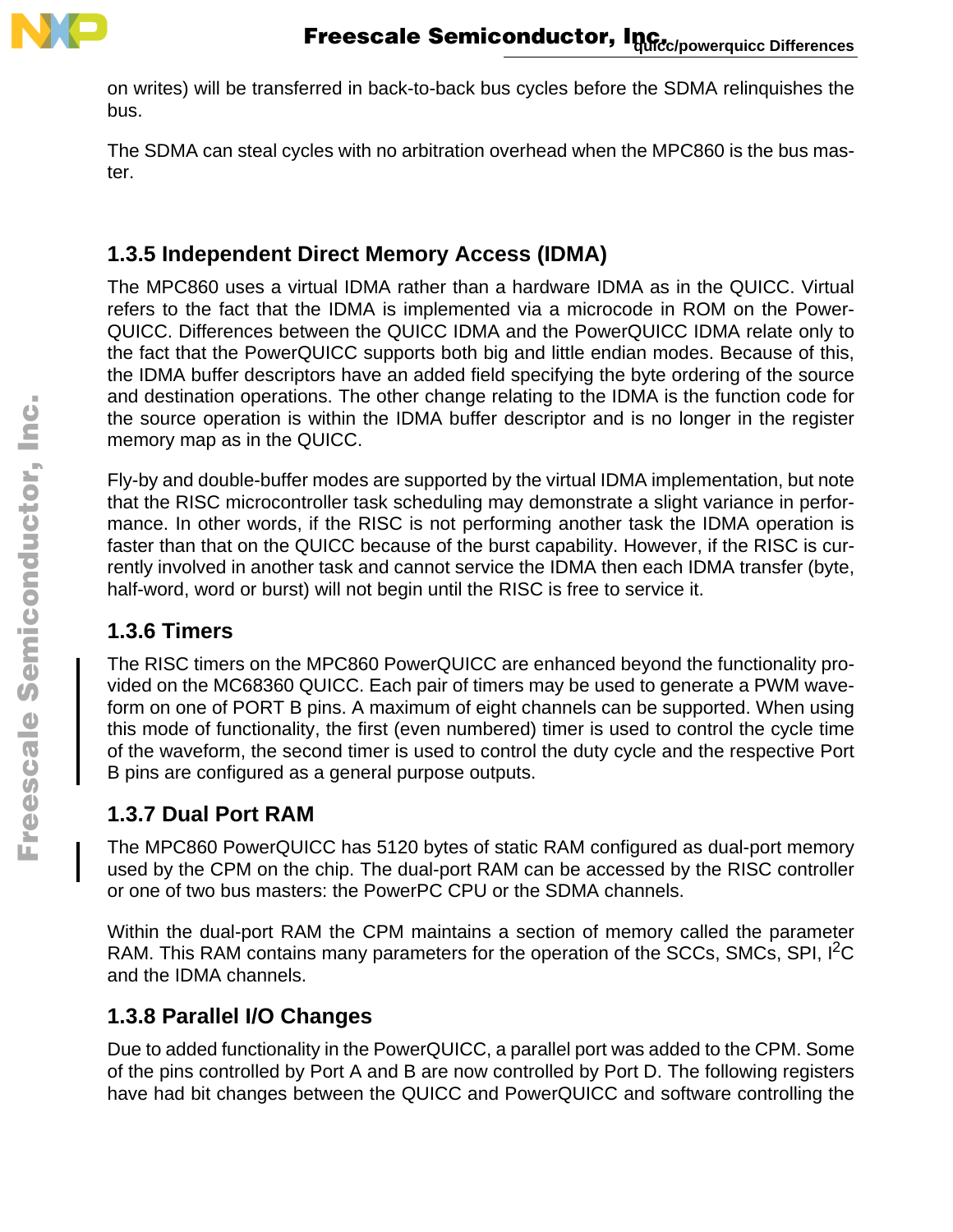

### **quicc/powerquicc Differences**  Freescale Semiconductor, Inc.

definitions of these pins should be re-written. PADAT, PADIR, PAODR, PAPAR, PBDAT, PBDIR, PBODR, PBPAR. Pins affected by this change include RXD3, TXD3, RTS3, CTS3, etc.

## **1.3.9 Interrupt Controller**

There is an additional interrupt source from the QUICC to the PowerQUICC. The QUICC had 28 interrupt sources, the PowerQUICC has 29 because of the addition of the  $I<sup>2</sup>C$  controller. Like the QUICC, the PowerQUICC CPIC supports a fully nested interrupt environment that allows a higher priority interrupt from another CPM source to suspend a lower priority interrupt's service routine. This nesting is achieved by the CPM interrupt in-service register (CPIC). When an interrupt event occurs, the interrupt mask bit in the CPU machine status register (MSR) is cleared to disable further interrupt requests until the s/w is ready to handle them.

It is possible to allow a higher priority interrupt within the same interrupt level to be presented to the CPU core before the servicing of a lower priority interrupt is completed. When the CPU acknowledges an interrupt by setting the IACK bit, the in-service bit for that interrupt source is set in the CISR . This prevents any subsequent CPM interrupt requests at this priority level or lower (within the CPIC interrupt table), until the servicing of the current interrupt has completed and the in-service bit is cleared by the user. Note that pending interrupts for these sources are still set in an interrupt event register during this time, but are set in the CIVR register rather than what was called the CPIC on the QUICC.

The following text provides an example of a handler for an interrupt source with multiple events - in this example SCC1. Note that the bit in CIPR does not need to be cleared by the handler, but the bit in the CISR does need to be cleared.

- 1. Set the IACK bit in the CIVR
- 2. Read vector to access interrupt handler.
- 3. Immediately read the SCC1 event register (SCCE1) into a temporary location.
- 4. Handle events in the SCC1 Rx or Tx BD tables.
- 5. Clear the SCC1 bit in the CISR.
- 6. Execute the RFI instruction. If any unmasked bits in SCCE1 remain at this time (either not cleared by the software or set by the MPC860 during the execution of this handler), this interrupt source will be made pending again immediately following the RFI instruction.

## **1.4 JTAG**

The JTAG interface on the PowerQUICC is completely redesigned from the QUICC. The BSDL file and any tester programs taking advantage of the JTAG interface on the QUICC must be re-written entirely to represent the new scan-chain on the PowerQUICC.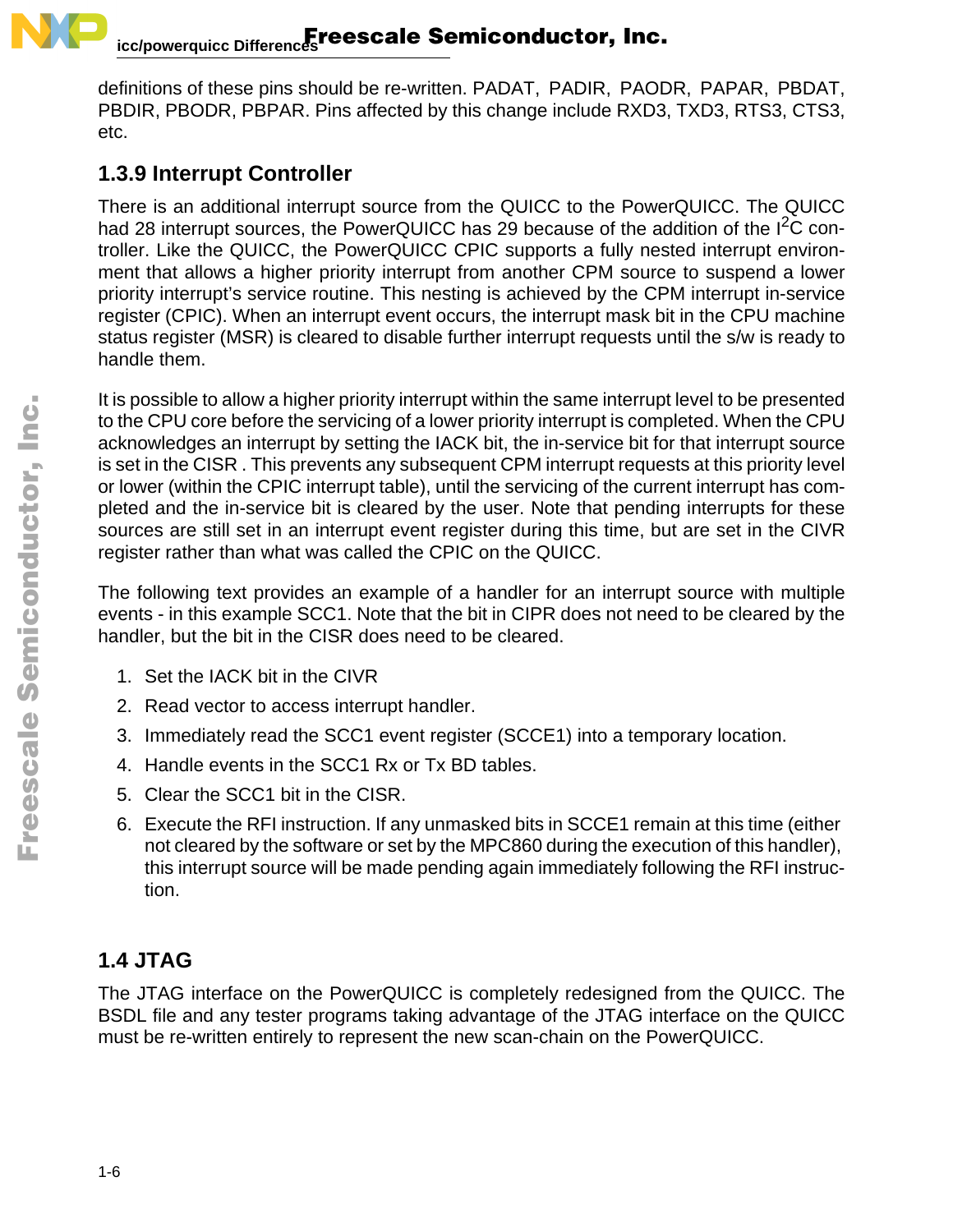

**quicc/powerquicc Differences**  Freescale Semiconductor, Inc.